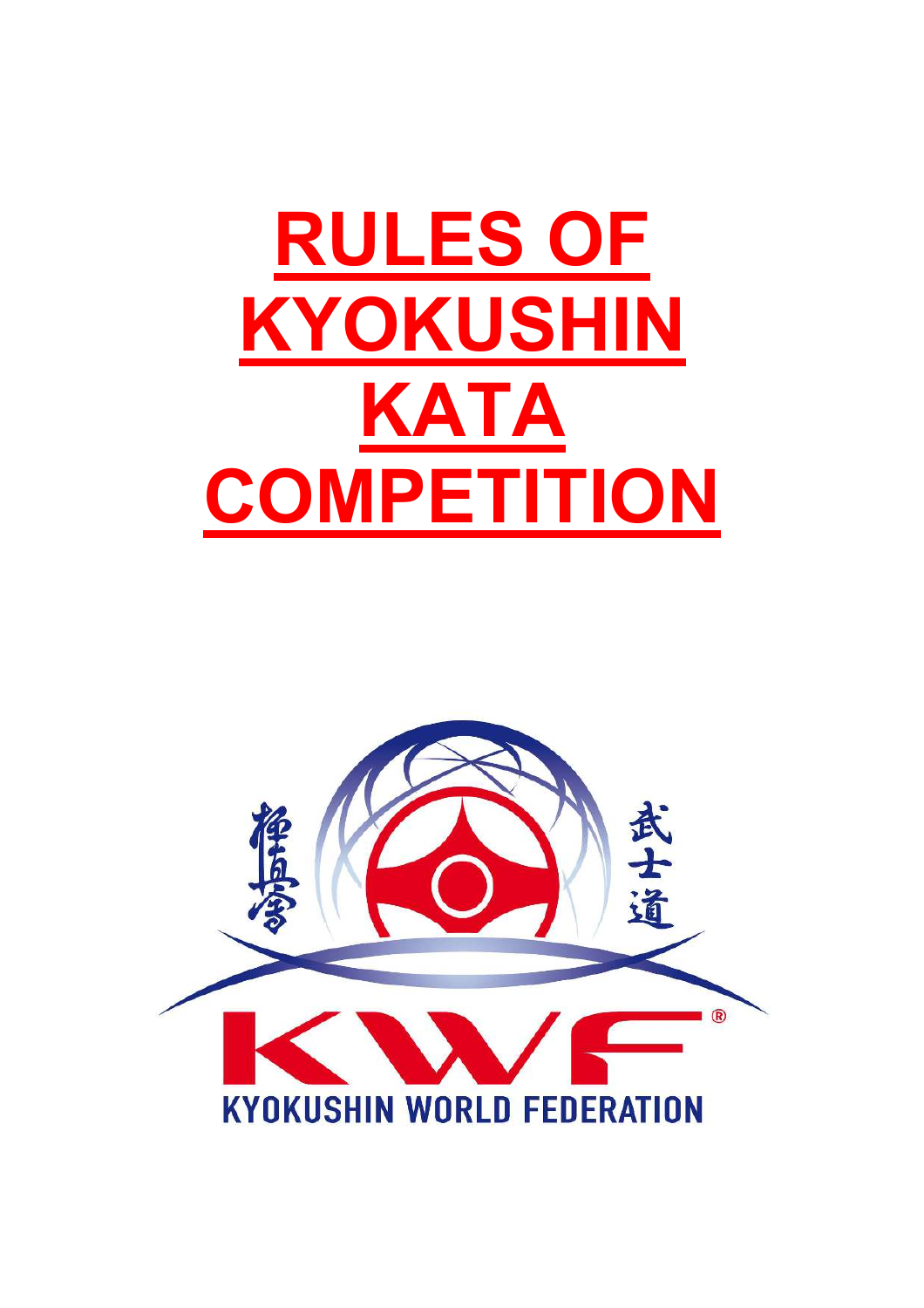

# **RULES OF KYOKUSHIN KATA COMPETITION**

# **1. ORGANIZING A COMPETITION.**

- 1.1 Kata competition can be organized for both men and women.
- 1.2 Individual and Team competition can be organized.
- 1.3 A team competition is held with the participation of teams consisting of 3 persons.
- 1.4 The competitors must perform free (tokui) katas during the competition. **According to the list on point 7 of these rules.**
- 1.5 A Kata competition will consists in two rounds. Competitors obtaining the first (4 places) proceed to Final.
- 1.6 A draw must be held before each round in order to achieve the sequence of the participants.
- 1.7 The final result is determined by summation of points accumulated by contestants during the final round of the match.

# **2. COMPOSITION OF THE TOURNAMENT COMMITTEE.**

- 1 Supreme Judge
- 1 Main Judge
- 4 Judges.

# **2.1 The responsibilities of the Supreme Judge.**

- a) Is responsible for the rules of the competition to be obeyed.
- b) Designates the main judge and judges keeping in mind the involved persons to be of different nationalities.
- c) Directs the draw before the rounds.
- d) In the case of necessity of replacement of a main judge or judges, designates an alternate.
- e) Checks up the demonstration area and the equipment necessary to run the competition.
- f) His place is in the front of the presentation area, from where he has the best view to the competition.
- g) Has no direct role in scoring.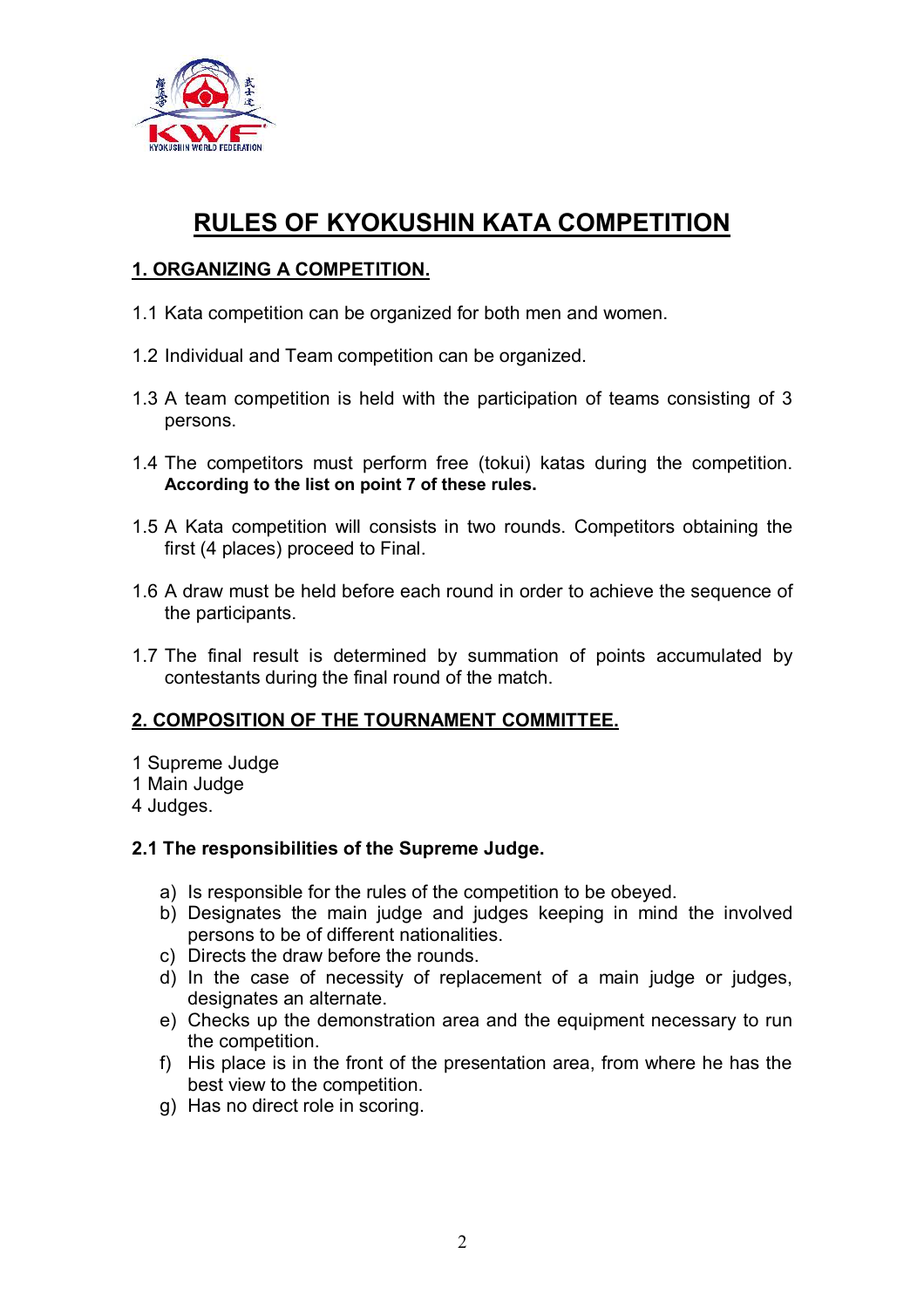

# **2.3 RESPONSABILITIES OF THE MAIN JUDGE.**

a) Supervises the flow of the competition and announces the decision according to the accepted rules.

b) Takes part in the draw before the rounds.

c) He must consult the Supreme Judge in any case of problem concerning his decision.

d) His place is in the front middle of the demonstration area.

# **2.4 RESPONSABILITIES OF THE JUDGES.**

- a) To follow with attention and skill the demonstration.
- b) To assess correctly the kata presented by the competitor.
- c) On the command or whistle of the main judge to present his decision by lifting up the scoring table.
- d) His place is on the the side of the demonstration area.

#### **3. PERSONAL RESPONSABLE FOR THE UNDISTURBED FLOW OF THE COMPETITION.**

#### **3.1 ANNOUNCER**

- a) Calls up the competitors in the order of the demonstration.
- b) Reads aloud the points given by the main judge and the judges.
- C) Announces the valid score calculated by the recorder.
- d) Announces the final score of the competition.

# **3.2 RECORDER**

- a) Register the scores given by the main judge and judges into the minutes.
- b) Calculates the valid score.
- C) Calculates the total points and final place of the competitors.
- d) Participates in the draw.

# **4. EQUIPMENT NECESARY FOR THE PERFOMANCE OF THE COMPETITION.**

#### **4.1 THE DEMONSTRATION AREA.**

a) Must be large enough for the competition to be able to perform any of the katas.

b) Has no determined dimensions.

c) Its rim must draw by a 5 cm. Thick line.

d) The starting position must be marked by a 50 cm long and 5 cm thick line.

e) Must be flat and smooth, it can be parquet or tatami.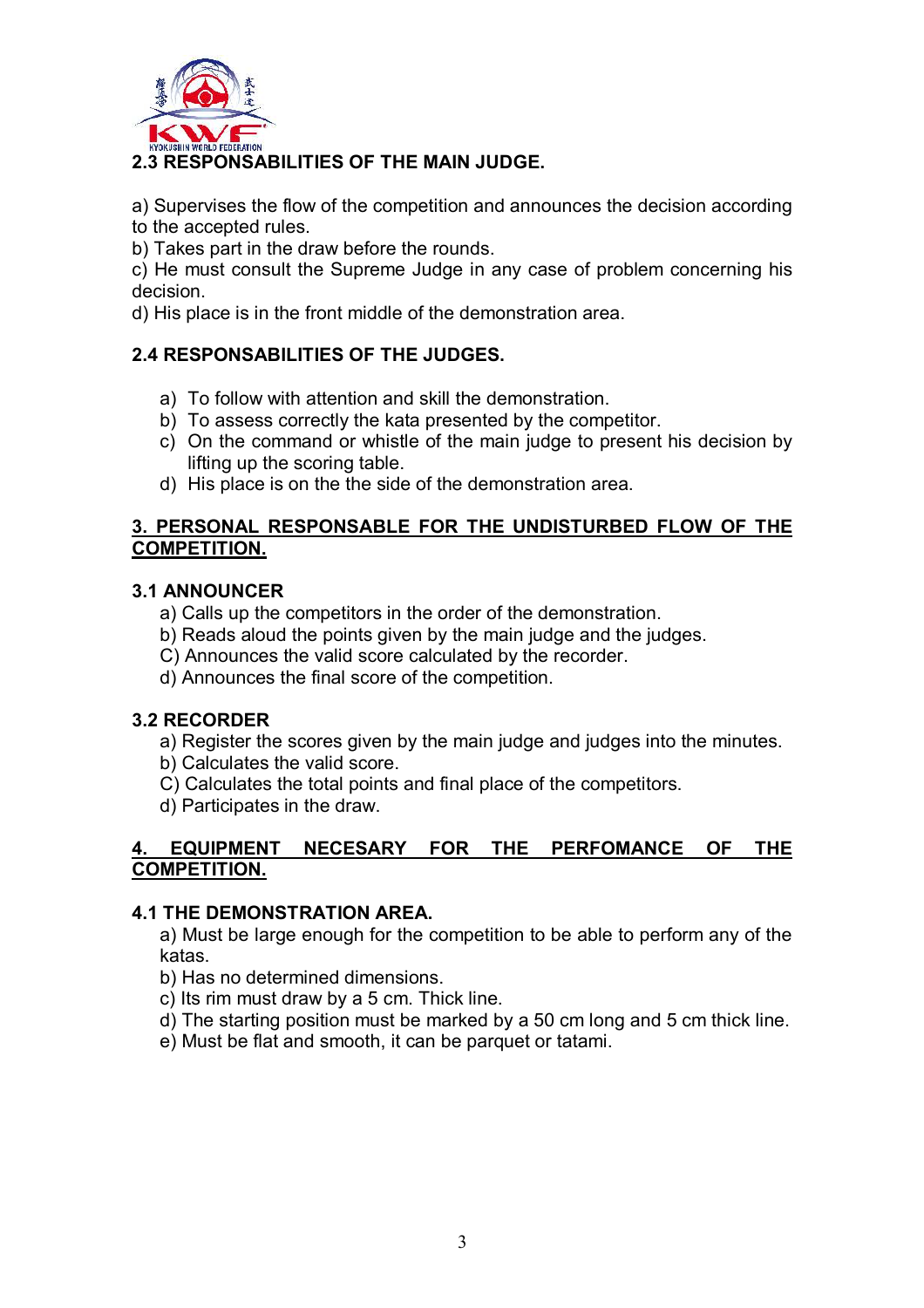

- a) Table for the reporter and announcer.
- b) Chairs for the main judge and judges.
- c) Whistle for the main judge.
- d) 5 set of score tables.
- e) Minute book.
- f) Entry numbers for the competitors.
- g) Podium for the announcement of the final result.

#### **5. THE FLOW OF THE COMPETITION IS AS FOLLOWS:**

#### **"A "START**

#### **A/A DEMONSTRATION OF A KATA**

On the call of the announcer (which contains the entry-number, the name and country of the person) the competitor steps to the rim of the demonstration area and makes a bow.

On the command of the main judge steps to the starting line and makes a bow to the judge.

The competitor must **announc**e the name of the kata loudly.

**The main Judge will repeat the name of the kata of the competitor** .On the command of the main judge the competitor starts the demonstration (e.g. Mokuso Tsuki no kata Yoi, hajime).

Having completed the kata, on the main judge´s command: Naore, Yasume" the competitor steps back to the starting line and waits for the decision.

#### **B. DECISION.**

After the completion of the kata the main judge allows the judges a period of about 10 seconds to make their decision and adjust the score tables.

After it, with the command "Hantei-o-onegai-shimasu Hantei" and a short whistle sign asks them to lift the score tables.

The judges lift the tables without delay with their right hand, simultaneously.

The announcer reads up for the reporter the scores presented by the main judge and judges.

On the short sharp whistle sign of the main judge the judges lay down the score tables.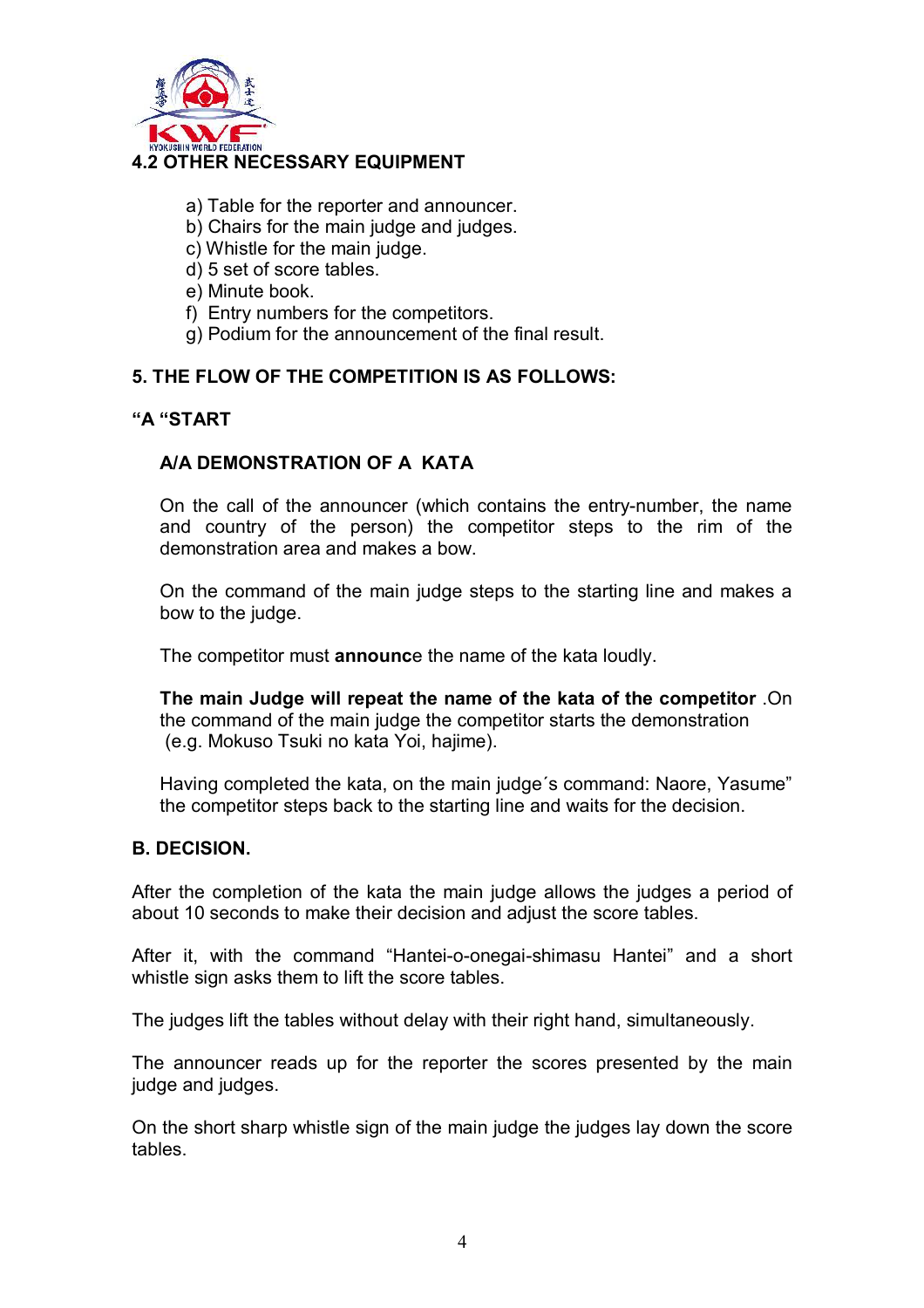

The reporter registers the scores into the minute-book and calculates the valid score with the following method:

From the 5 scores given by the main judge and judges the lowest and the highest are not taken into consideration. The remaining 3 are added up and the sum is divided in 3.

The number obtained, to the third place of decimals is the VALID SCORE. The announcer announces the valid score.

#### **"C"CLOSING**

As the score was announced, the competitor makes a bow to the main judge, backs out of the area, at the rim stops and makes another bow and leaves the demonstration area.

#### **6. BASICS OF JUDGEMENT**

- a) The demonstration of the kata must not be qualified unambiguously "good" or "bad". The decision must be made taking in consideration all the important elements in each case.
- b) The following criteria must kept in mind:

The kata must be performed with the necessary expertness, its demonstration must show the perfect understanding of the kata.

The competitor must show good concentration, application of his/her power, balance and correct breathing.

The competitor must perform correct stances and techniques.

In the evaluation of the performance of the competitor other elements serving to his/her benefit can be taken in consideration (0,5 points bonus)

#### **7. PRINCIPLES OF JUDGEING**

The katas must be presented according to the traditional prescriptions. On the base of their difficulty are divided in two groups.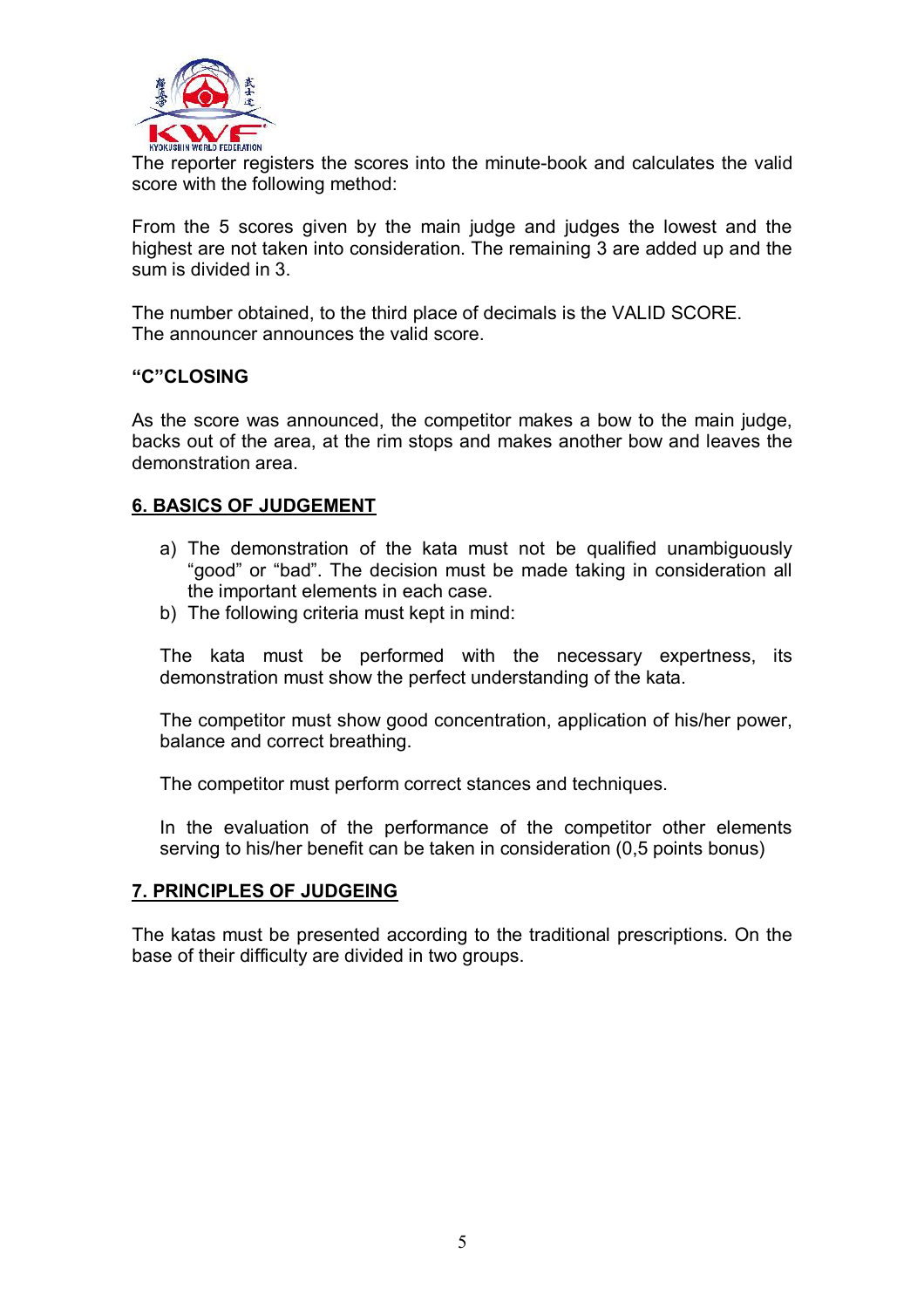

**THE FREE KATAS CAN BE CHOOSEN BY COMPETITOR FROM THE FOLLOWING LIST.** 

# **CHILDREN CATEGORIES (FROM 12-15 YEARS OLD):**

# **FIRST ROUND. FINAL**

**PINAN 1,2,3,4,5. TSUKI NO KATA TSUKI NO KATA GEKSAI DAI GEKSAI DAI GEKSAI SHO GEKSAI SHO YANTSU YANTSU SAIHA SAIHA** 

# **JUNIOR AND SENIOR CATEGORIES:**

| <b>FIRST ROUND</b> | FINAL. |
|--------------------|--------|
|                    |        |

**TSUKI NO KATA SEIENCHIN GEKSAI DAI SEIPAI GEKSAI SHO KANKU YANTSU GARYU SAIHA SUSHI HO** 

# **KATA DONE ON 1ST ROUND CANNOT BE REPEATED ON FINAL**

Starting score for the perfect demonstration from:1.00 points Bonus: Bonus: DECIMAL points Maximum 9, 0 points

# **7.2 SCORING**

The starting scoring must be reduced for every mistake.

#### **7.3 MISTAKES:**

Technical mistakes:

- a) The demonstration of the technical does not meet the prescribed requirements.
- b) Incorrect stances/positions: The relation o extremities, trunk, head to each other does not correspond to that prescribed or to the optimal.
- c) Mistakes of the style: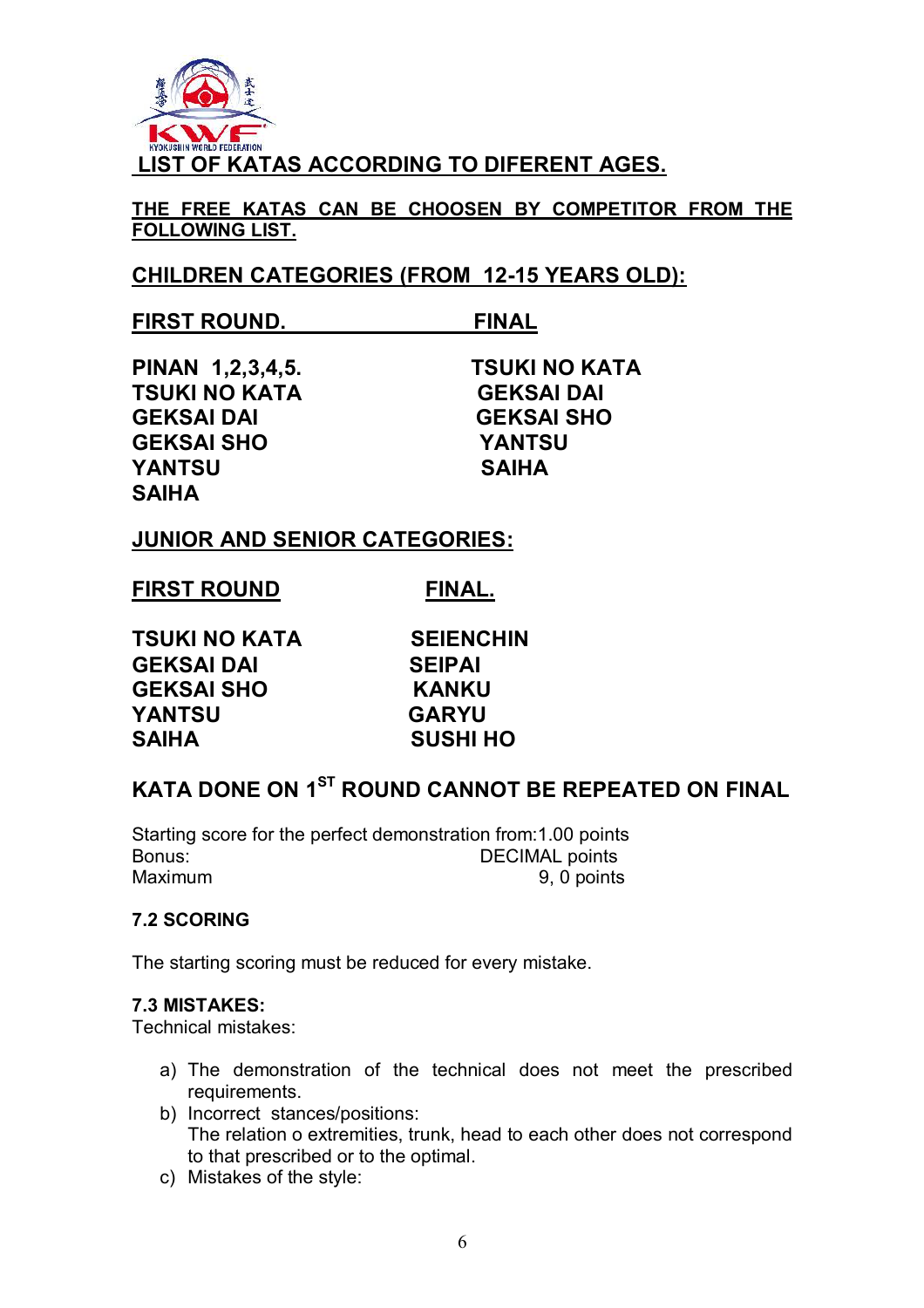

# **8. DISQUALIFICATION**

The competitor must be disquified in the following cases:

- alters the kata.
- presents a kata different from the previously announced.
- makes change in the sequence or direction of techniques.
- falls down.
- stops the presentation.

# **9. DEDUCTION FROM THE STARTING SCORE.**

The deduction must be done according to the severity of the mistakes, divided into the following three categories:

#### **9.1 Small mistakes (0.1)**

A demonstration close to the perfect, a little alteration can be observed from the correct execution.

Examples:

A) technical:

-the position of the arms is correct; the fits are not close properly.

-there is some variation in performing the same technical: the chudan level is not always the same etc.

B) Stances and positions:

The stances and positions are correct according to the prescriptions, but:

-The same stance is presented in different sizes; the difference is less than 10 degrees or 1 foot in length.

-The altitude of the similar stances differs; the difference is less than one palm.

-The kata is completed in a point different from that prescribed, but closer than l foot to it.

C) Style:

-his countenance overacts the demonstration: overemphasizes the fighting feature of the kata.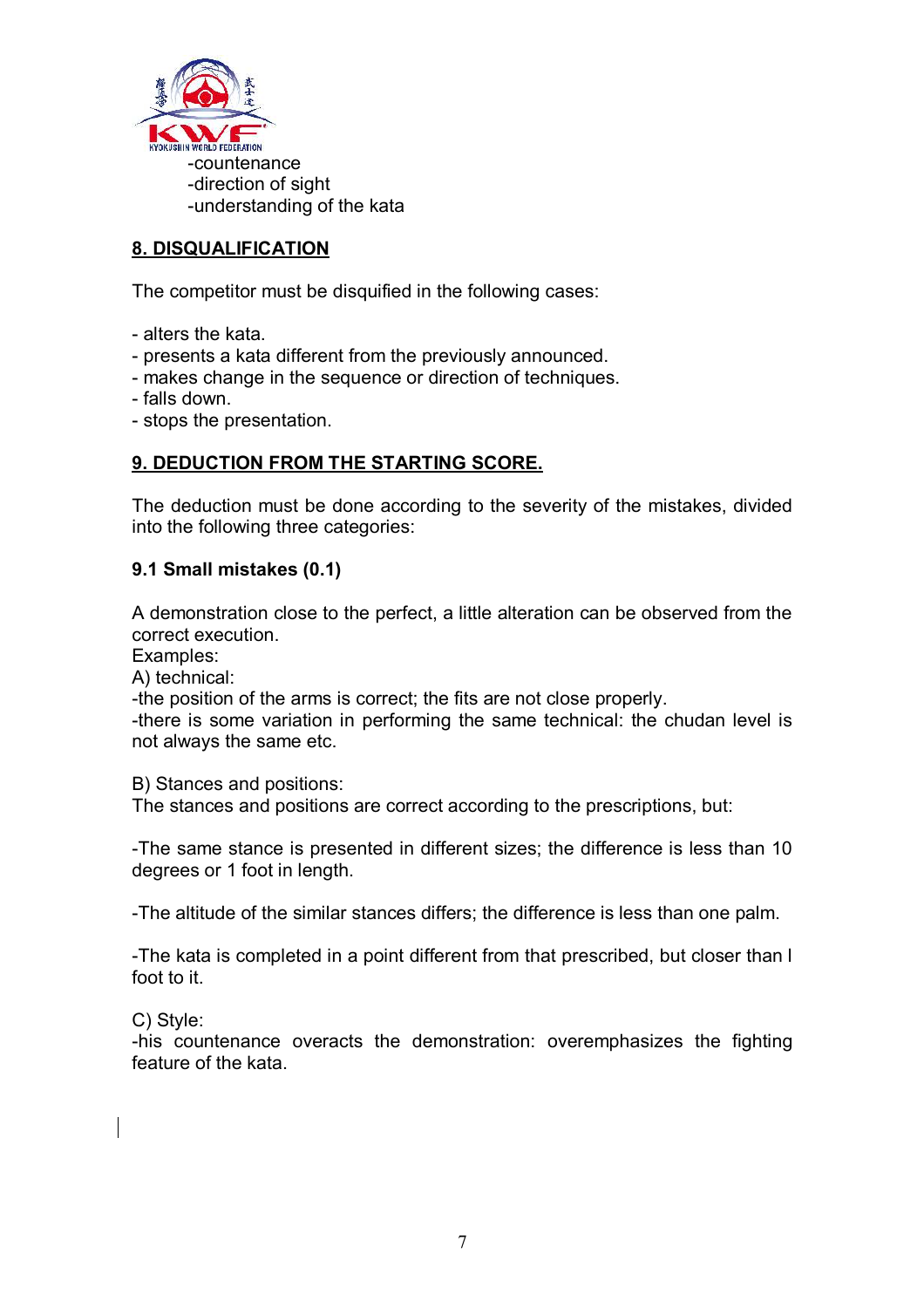

# **9.2 Moderate mistake (-0, 2, 0, 3)**

Significant desviation from the perfect demonstration. If the mistake is closer to the "little" categories, 0, 2, if to the "rough" category, 0.3 points are to be lost.

Examples:

A). technical:

-Incorrect start and end –position of the arm or leg: improper hikite-too low. -punches, blocks, strikes starting from a position in front from that required.

-overstretched arms ending a punch.

-in the case of a punch or strike the trunk is not perpendicular to the direction of the technical but the angle does not exceed 45 degrees.

-vice versa: in the case of a block the trunk does not turn to the required position ( 45 degrees).

-visibly loose fist in hikite.

-improper speed of the technics (too slow or to fast)

-in the case of a kick the heel of the supporting leg is lifted.

B). stances and positions:

-visible fault in the in the execution of a stance: the difference is more than that allowed.

-visible difference of the level of similar stances (Zenkutsu-dachi, Kiba-dachi, Kokutsu-dachi) what results in the waving of the kata.

-the kata is completed in a place different from that prescribed, the difference exceed 1 foot.

C) Style:

-directing of the sight does not precede the technical.

-the tempo of the kata is not correct: too slow or too fast.

-the stretched and relaxed phase of the technical is not evident.

# **9.3 Rough mistake (- 0, 5)**

Major divergence from the correct presentation.

Examples:

A). technical: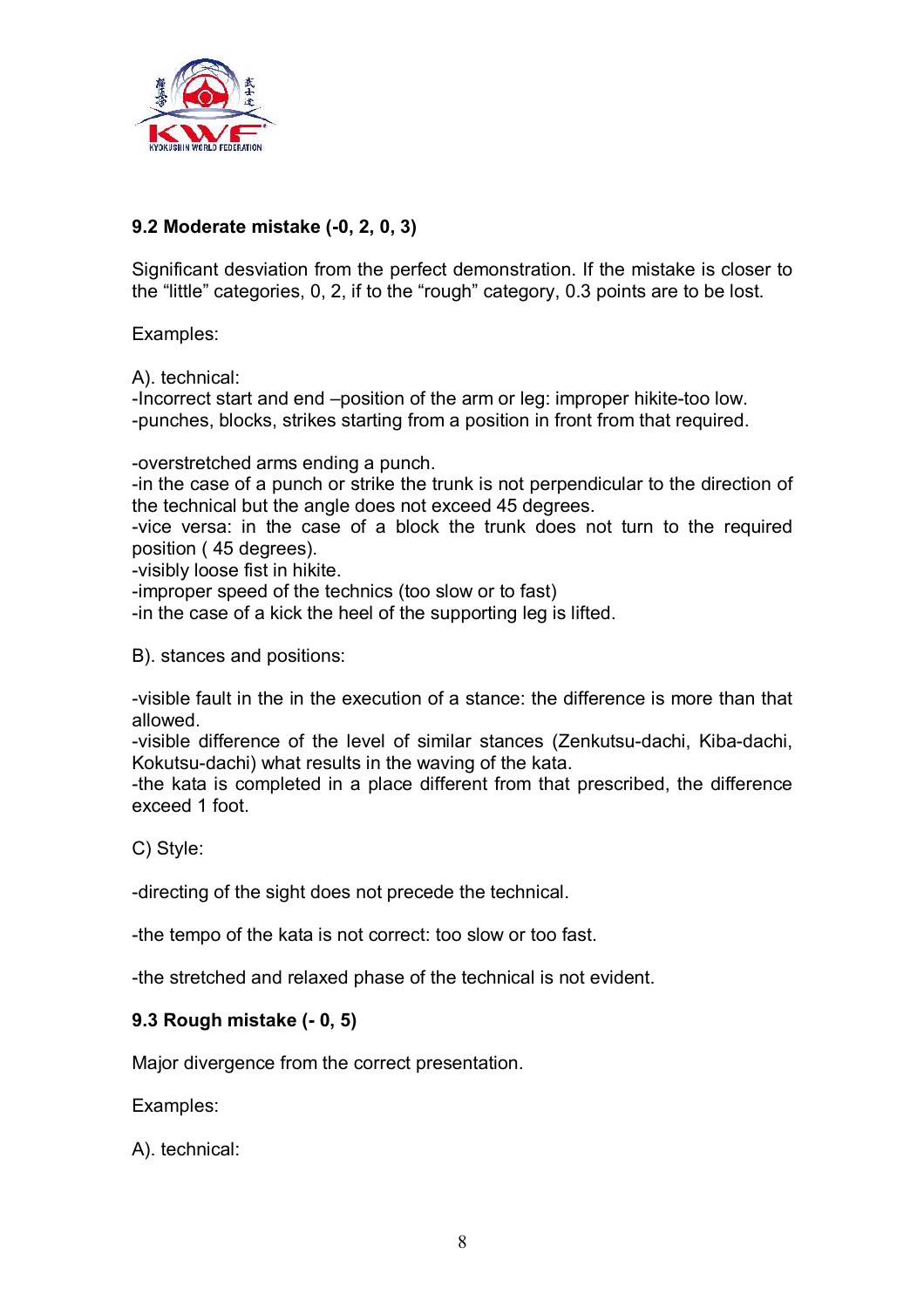

-altered level of a technic: jodan kick instead of chudan. -keage- like kick instead of the prescribed (e.g. yoko-geri) -absence of kiai. -overturning of the body in the end position (more than 45 degrees in the case of punch prior strike) -absolute absence of the turn in the case of a block.

B) Stances and positions:

-too high stances -Large range in the length and altitude of the same stance.

# **10. CALCULATING THE RESULT OF A KATA COMPETITION.**

#### **10.1 Results in a round.**

In each round, you get the puntuation adding the score of each judge, eliminating the minimal and the maximal marks.

In the case of a draw between two competitors, the lowest score accorded must be also involved in the calculation. If there is further a draw, the highest score is also calculatedconsidered.

(The points accorded by the main judge and judges, divided with 3, to the third place of decimals).

If there is still a draw, a new kata must be presented (according to the list of katas of each category included on point 7).

: -a free kata in the 1<sup>st</sup> round -a free kata in the Final

# **10.2 CALCULATING THE FINAL RESULT AND PLACING.**

The result of a kata competition is determined by summation of points accumulated by contestants during the final round of the competition, eliminating the minimal and the maximal marks.

Each competitor starts off with maximum points pre-determined by the judging panel of each category.

Points are then deducted for faults by each judge.

The competitor who gained a higher score must obtain a higher place.

In the event of a tie in any round, the minimum score is then incorporated into the total for that round. EG. ONE COMPETITOR 8,4 AND THE OTHER 8,5 THIS 8,5 GOES FIRST. If the tie persists, then the maximum score for that